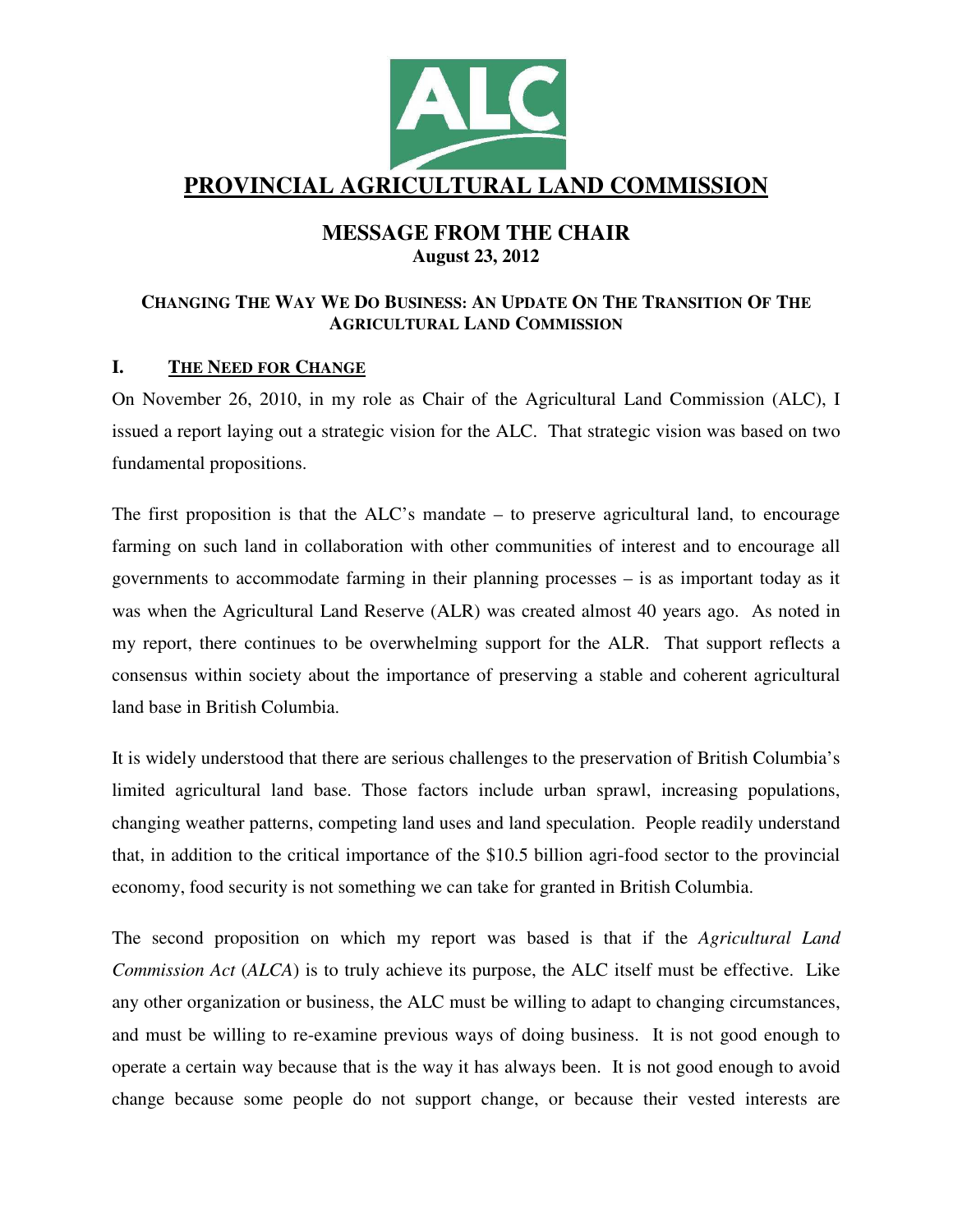affected. It is not good enough to allow the work demands related to one part of the ALC's mandate (for example, the consideration of non-farm use, subdivision and exclusion applications) to unduly take away from other important statutory responsibilities such as policy and planning, and compliance and enforcement. The ALC has to look for creative ways to become more efficient, and has to make hard decisions about how to triage and use its resources.

In September 2010, the Auditor General of British Columbia produced a report that examined the ALC and made 9 recommendations. These recommendations encouraged the ALC to be more proactive with local government planning processes, to have a sufficiently robust compliance and enforcement scheme, and to fully evaluate decisions with a view to reviewing our overall policy direction.

The 20 months since my report was submitted have only reinforced the need for the ALC to introduce changes to the way it does business. The ALC has had time to reflect on the Auditor General's report and my November 2010 report, and to consider the legislative changes passed in November 2011 to allow the ALC to better manage parts of our workload. I consider it appropriate now to publicly outline the changes we have decided to make in order to better achieve our mandate under the *ALCA*.

## **II. THE NOVEMBER 2010 CHAIR'S REPORT**

My report set out a "Strategic Vision for Future Generations", with the following components:

- *1. An ALR that has defensible boundaries.* The boundaries of the ALR, and any decisions to change the boundaries, should be based upon a consistent method of evaluating scientific and technical information. The boundaries should be defensible in order to discourage speculation and the proliferation of non-farm uses and subdivisions that erode the agricultural land base and drive up agricultural land prices. Communities should be encouraged to adopt compact and efficient development patterns that minimize pressure on the ALR boundary.
- *2. An ALR that places agriculture first.* The use of lands for agriculture should take priority over all other uses within the ALR. Although the ALR permits many non-farm uses and may protect other public values that occur within it, it is first and foremost a working agricultural landscape. The ALC must have adequate resources to advocate for farmers, ranchers and the agricultural industry to encourage farming.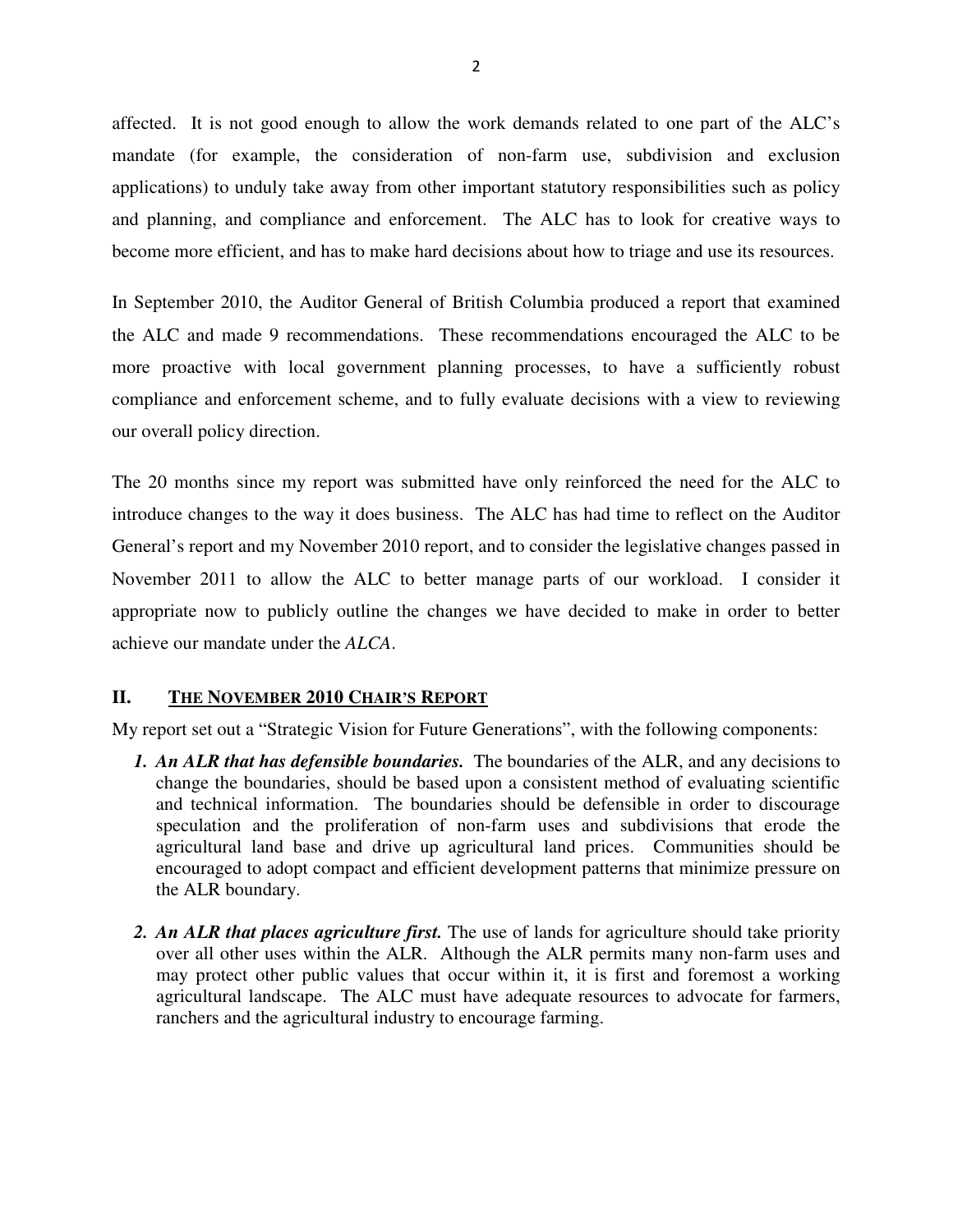- *3. An ALC that places priority considerations on bona fide farmers and ranchers, and issues that may impact, positively or negatively, bona fide farmers and ranchers*. (This requires) flexible, risk-based approach to reviewing and deciding upon proposals that are intended to support and enhance bona fide farms and ranches.
- *4. An ALC that builds strong alliances with farm and ranch groups and other organizations to identify and cooperatively address emerging issues that may impact, positively or negatively, bona fide farmers or ranchers*. Through regular communication and consultation, the ALC will be better positioned to participate at an early stage in dialogue on issues of importance to farm and ranch communities.
- *5. An ALC that is able to respond to and enforce against improper use of ALR land.* Ensuring that ALR lands are being used properly will maintain a high quality land base for farming and reduce the potential for lands to be degraded to the extent that they can no longer be used for agricultural production. The ALC must continue to strive to build partnerships with other government agencies and local governments to assist in compliance and enforcement related matters.
- *6. An ALC that moves away from being reactive and focused on applications towards becoming a proactive planning organization***.** This shift would allow the ALC to proactively seek opportunities to improve agricultural land preservation and utilization, encourage farming, and focus on emerging and strategic issues.
- *7. An ALC that has up-to-date technology*. To use technology to integrate mapping (spatial) information with the ALC's database for research, planning, ALR boundary assessments and business reporting. To seek partnerships with other provincial ministries and agencies to share data to further enhance the ALC's technical capacity for research, planning, ALR boundary assessments and business reporting.

My report candidly states that in order to achieve many of these objectives (particularly items 1, 5 and 7 above), sufficient funding and resources are necessary. In this regard, a very positive development was the November 2011 legislative amendments that created the possibility of a fee schedule to establish a "user pay" funding model to generate revenue to augment the ALC's base budget appropriation. The ALC awaits advice from Government regarding further developments with regard to this reform.

The ALC is committed to proceeding with our strategic vision, even if this means having to engage in a triage process where lower priority matters give way to allow higher priority matters to be properly addressed.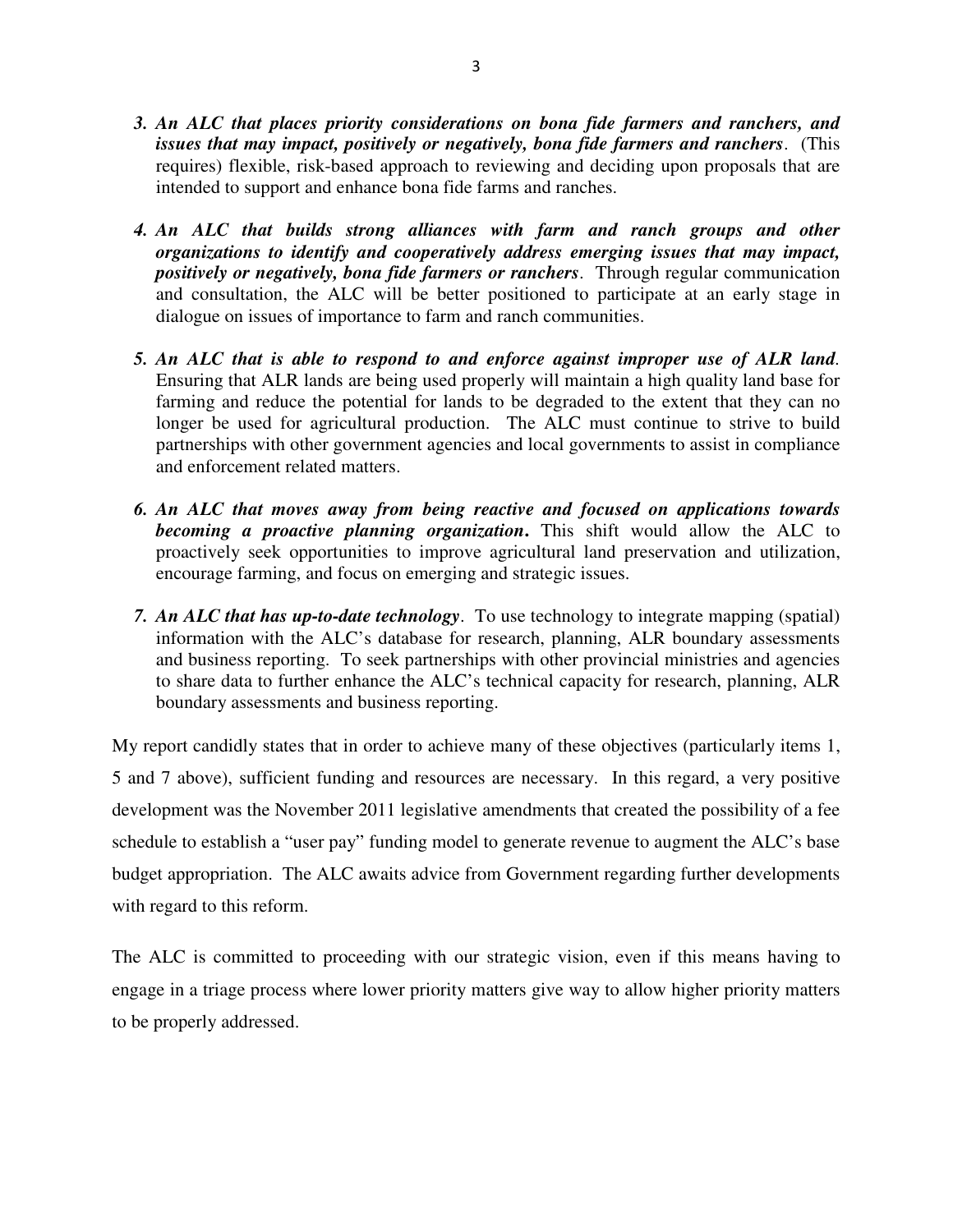Part of the reason for this message is to explain to certain stakeholders – particularly those involved in the "application" side of our mandate – why their applications may in future be processed differently. On the positive side, we believe this realigning of priorities to be more consistent with our overall mandate and responsibilities, and will lead to a revitalized and proactive ALC.

#### **III. RE-ESTABLISHING THE ALC'S PRIORITIES**

A disproportionate amount of the ALC's resources are consumed in dealing, on a reactive basis, with the numerous applications made by individuals each year to exclude, subdivide or authorize non-farm uses on ALR land. Dealing with the sheer volume of these applications – 500 to 700 new applications annually – consumes an enormous amount of ALC time and resources. Of these new applications we anticipate that approximately 25% will be the subject of a request for reconsideration (a follow up review of a denied application) which will consume even more ALC time and resources. Requests for reconsideration result in the annual application workload of the ALC increasing to 625 – 875 applications.

It is also a fact that a significant number of applications are nothing more than an attempt to gain a financial benefit from non-agricultural uses, or from removing land from the ALR. As stated in my report regarding land in the ALR "land speculation remains high after nearly 40 years".

The time has come for the ALC to take control of our agenda and workload. To avoid remaining a largely reactive organization whose priorities are dictated by the volume of applications received, the ALC has had to seriously re-think the resource allocation given to applications relative to other functions.

The ALC has determined that we can no longer afford to be an organization that spends 80% of its time dealing with applications to the detriment of other important areas of our mandate. Within the scope of resources that can be devoted to applications, we need to look beyond a simplistic "first in time, first in line" approach to doing our work and examine other process models based on priority and triage. Finally, we need to do everything we can to ensure that when dealing with applications, our decision-making remains principled, professional, consistent and timely.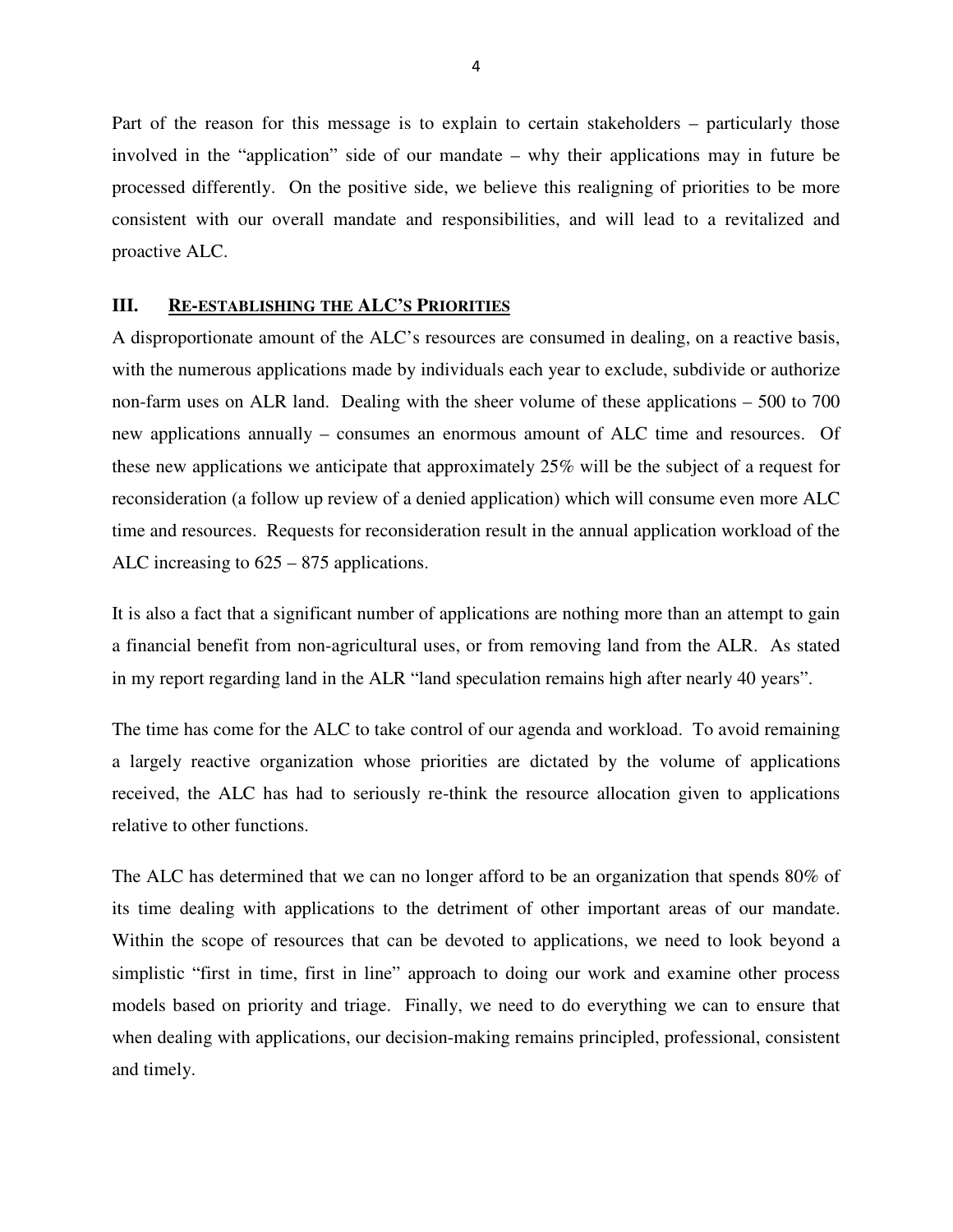The ALC will in good faith continue to perform our duty to consider each application on its merits as appropriate, but it makes no apologies for undertaking and prioritizing work based on a considered assessment of resources and priorities.

## **IV. RE-ALLOCATING THE ALC'S RESOURCES**

## **A. Planning**

The *ALCA* states that a local government's bylaws (including a regional growth strategy, official community plan or zoning bylaw), and a first nations government's laws, must be consistent with the *ALCA*, the regulations and the orders of the ALC. If those laws or bylaws are inconsistent with the *ALCA*, the regulations and the ALC's orders, they are "to the extent of the inconsistency, of no force or effect": s. 46. The ALC has an important role to play in consulting with local governments to ensure that their bylaws are valid and do not contravene s. 46.

In addition, section 882(3) of the *Local Government Act* requires local governments to refer official community plan bylaws to the ALC for comment if the plan applies to land in the ALR. Section 879 of the *Local Government Act* also allows local government to consult with the ALC more generally regarding official community plans. All these powers are directly related to the ALC's mandate to encourage farming and to encourage local governments and first nations to enable and accommodate farm use of agricultural land. As part of the planning process, the ALC needs to encourage communities to adopt compact and efficient development patterns that minimize pressure on ALR boundaries.

The ALC has in the past devoted insufficient resources to these critical planning functions resulting in adverse downstream effects on many of the ALC's objectives, including promoting the use of ALR land for agriculture, preventing unnecessary urban/rural conflicts, discouraging speculative applications, and minimizing enforcement issues. The ALC has also faced significant challenges participating in provincial land use planning, resource management and major infrastructure development.

Proactive ALC participation with local governments and provincial ministries, agencies and Crown Corporations provides considerable help to these valued stakeholders who may not be well briefed on agricultural issues. Such proactive planning requires early and regular ALC communication with local government planners, provincial government representatives and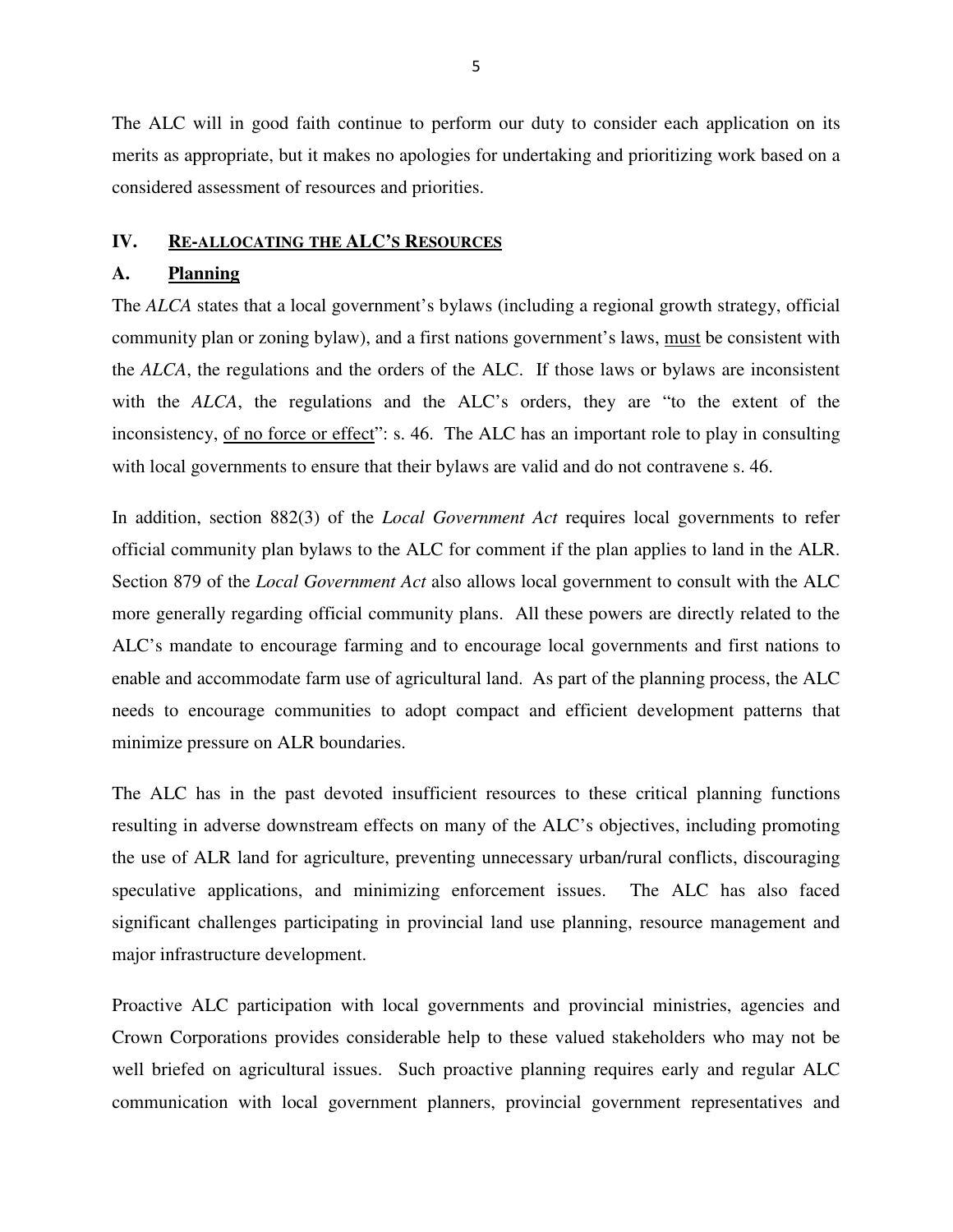elected officials. This reflects the ALC's larger responsibility to communicate with and educate local communities and provincial ministries, agencies and Crown Corporations regarding the *ALCA* in particular and agriculture generally.

In the ALC's view, the time has come for our planning mandate to have greater prominence, with the following elements:

- Ensuring earlier and more extensive involvement in local government planning processes;
- Ensuring earlier and more extensive involvement with provincial ministries and agencies, and Crown Corporations in land use planning, resource management and major infrastructure planning and development;
- Encouraging local governments to develop and adopt more detailed, agriculturallyfocused implementation plans and strategies, such as Agriculture Area Plans and Agricultural Strategies;
- Encouraging local governments to establish Agricultural Advisory Committees;
- Updating "off the shelf" services for local governments, including the ALC's *Planning for Agriculture* document;
- Identifying priority areas for ALR boundary reviews; and
- Expanding joint Ministry of Agriculture and ALC efforts regarding "strengthening farming" legislation: *Farm Practices Protection (Right to Farm) Act.*

## **B. Policy**

The ALC's policy role is closely related to its planning mandate. At the present time, the ALC has policies that outline principles, guidelines, strategies, rules or positions on various interpretative, operational, and fill and soil removal issues. These policies seek to provide clarification of regulations and courses of action consistently taken or adopted, formally or informally. While policies do not have the same status as laws, they are nonetheless extremely important to assist the ALC in developing plans and encouraging farming.

ALC commissioners and staff have a wealth of knowledge and experience to bring to policy development, but that resource is not currently being harnessed owing to the reactive demands on the ALC. Proper policy work cannot be undertaken off the "side of the desk", and it is not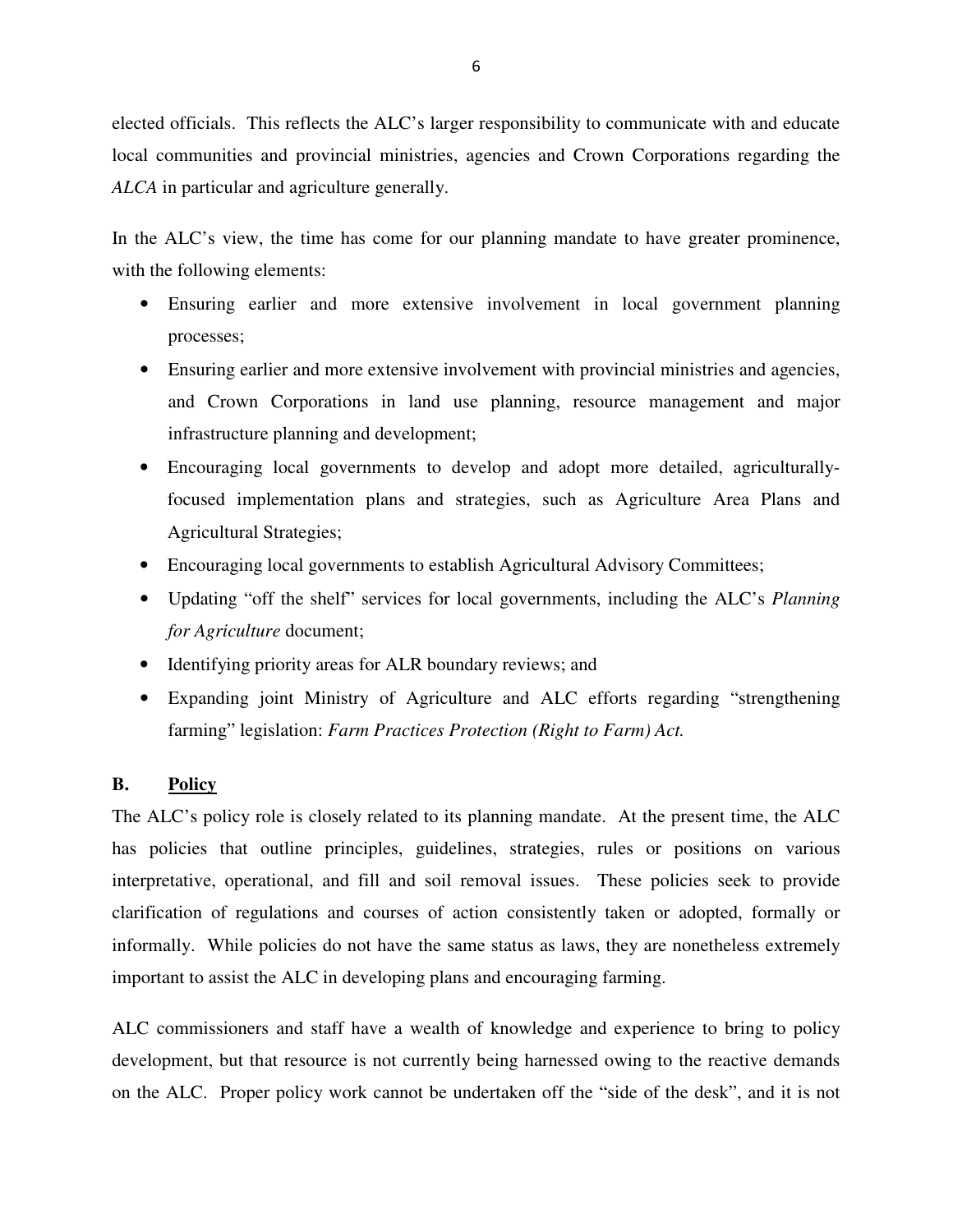assisted by having to be developed on an ad hoc basis in response to a pressing need. To be of greatest value, policies that encourage farming need to result from active engagement with stakeholders and the collection of proper data and research, including analysis. The time has come to devote more of the ALC's resources to our policy role.

## **C. ALR Boundary Reviews**

Responsibility for revising the ALR's boundaries rests with the ALC. This role, which the ALC may exercise proactively by way of boundary reviews, is linked directly to the ALC's responsibility to preserve agricultural land.

The ALC initiated a number of boundary reviews throughout the 1980s, but the resources to undertake that work was eliminated by 1990. The ALC today recognizes that the most realistic approach to boundary reviews is to take a more modest and targeted approach based on the areas in greatest need of review.

Any boundary review process requires great care. A boundary review is a superior method for "fine-tuning" ALR boundaries than adjudicating hundreds of disparate applications. The ALR will have greater integrity, and fewer applications will be generated, where boundaries are proactively reviewed to assess whether land is, or is not, appropriately designated as ALR land. At the same time, the purpose of a boundary review must be clear. A boundary review process cannot be allowed to turn into a debate about whether there is a "higher or better use" for agricultural land, or about whether a particular farm is economically viable. As the Courts have recognized, the ALC's duty to preserve agricultural land requires us to take a longer term view, and to recognize that land not suitable for one agricultural purpose today may well be suitable for another agricultural purpose tomorrow.

ALR boundary reviews can generate a great deal of interest, and controversy. It is imperative that such reviews be conducted in an open and transparent manner by engaging local governments, agricultural organizations, other stakeholder groups and the general public. It goes without saying that even a modest boundary review will require the allocation of considerable resources.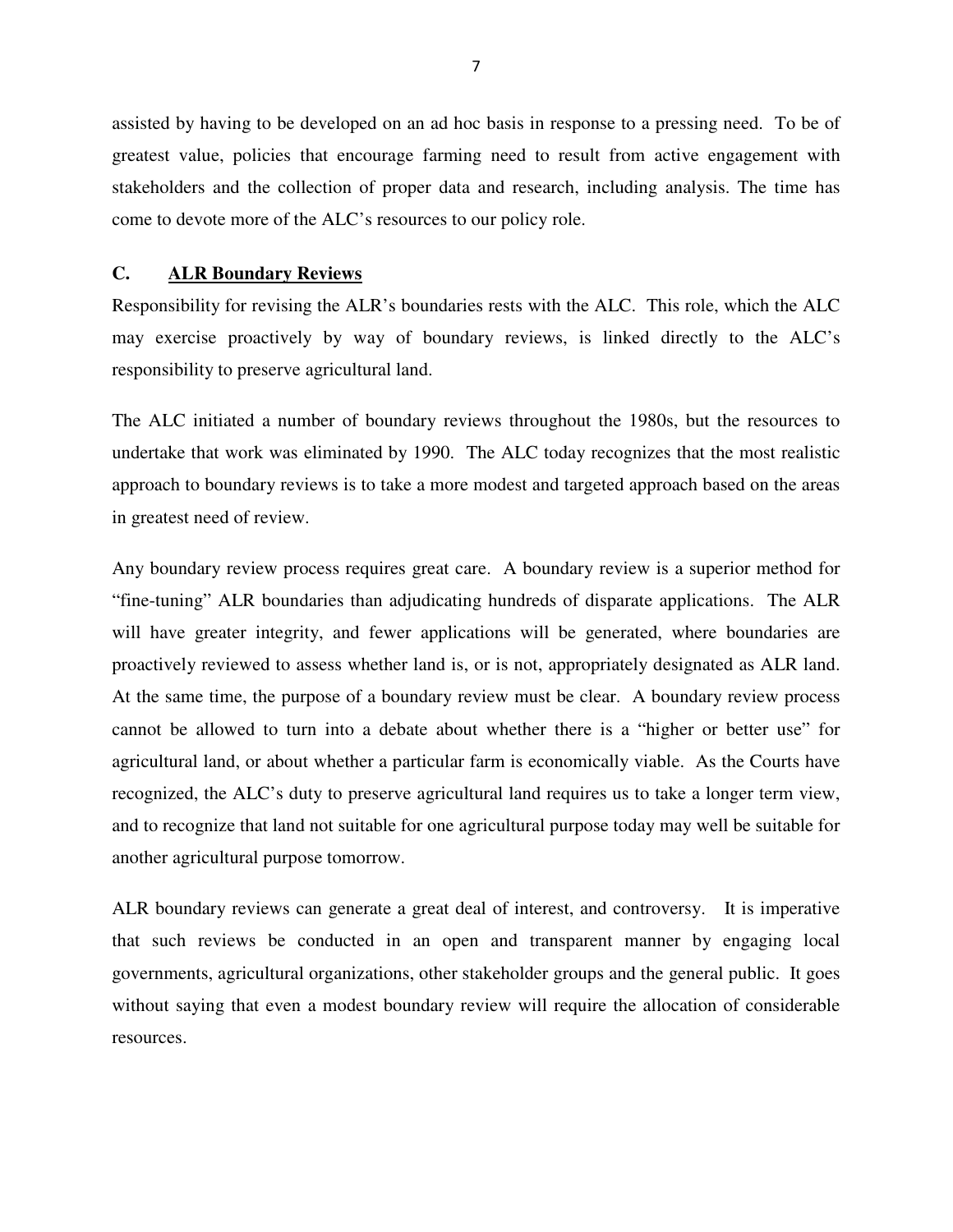## **D. Compliance and Enforcement**

The ALR will retain its integrity only if individuals comply with the prohibition against using ALR land for non-farm uses.

The threat of prosecution is not enough to dissuade some people from breaching the *ALCA*. For that reason, in 2002 the ALC was given additional powers to ensure compliance, including the power to inspect land, to issue "stop work" and remediation orders, and to levy administrative penalties.

While the ALC has already established a partnership with the Ministry of Forest, Lands and Resource Operations and there are opportunities to partner with local governments and other provincial ministries, the ALC recognizes that we must have the ability to act when outside help is unavailable.

The ALC has determined that resource allocation to compliance and enforcement activities must be given higher priority than some types of applications. The ALC's re-allocation of priorities will reflect this reality.

#### **E. Applications**

The *ALCA* currently allows several different types of applications to be made to the ALC. These include an application to authorize a non-farm use, and applications to subdivide or exclude land from the ALR.

The ALC application process has remained essentially unchanged since 1975, during which time we have considered almost 40,000 applications. As noted earlier, the ALC currently receives between 500 – 700 new applications per year plus requests for reconsideration.

As discussed earlier, the reality is that the ALC will no longer allow the purely reactive role of dealing with applications to drive our allocation of priorities. This means three things.

Firstly, applications as a class will in future receive a lower relative share of the ALC's overall resources. Instead of application work accounting for 80% of the ALC's budget, the ALC is initially targeting to have that work account for 30% of our budget.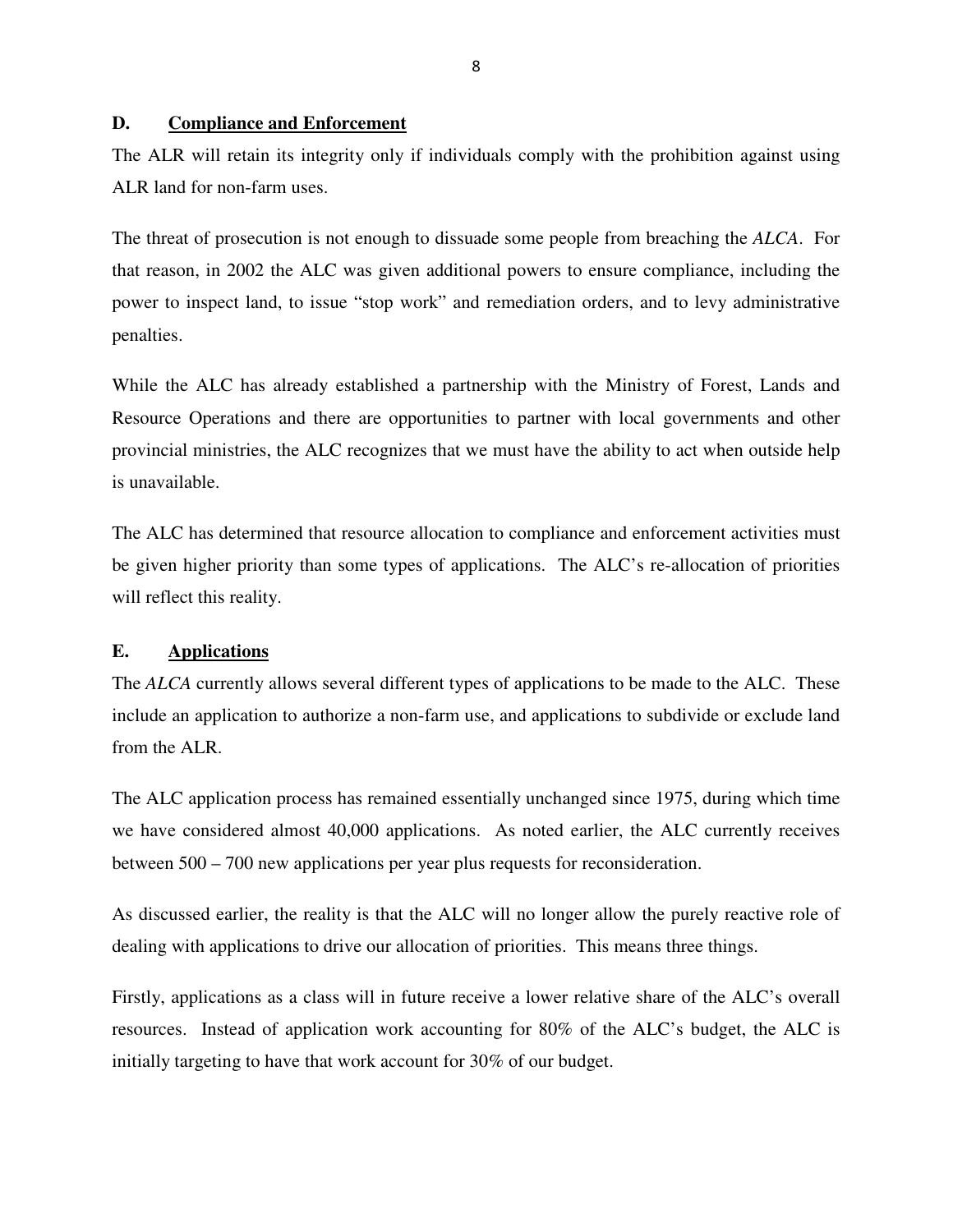Second, applications will not be addressed according to a simple "first in time" rule, but rather according to the priority of the application, after a screening process that takes into account the nature and purpose of the application and the application's potential to encourage farming and the larger purposes of the *ALCA*.

Finally, within the targeted 30% budget allocated to application work, the ALC must find creative ways to increase our efficiency by streamlining the processing of applications.

To achieve the streamlining objective, several initiatives are being given active consideration; some are underway. One involves creating an application process – in due course, a fully electronic one - that places the onus to provide all relevant information on the person making the application. The days of the ALC helping to "perfect" an application cannot continue. As with all other federal and provincial regulatory processes in which persons seek an approval or a benefit, the onus must be on the person applying to provide all required information. If an application is materially incomplete it will not be processed until the required information is provided by the applicant. While it may in the past have been seen as a helpful public service for ALC staff members to "shore up" deficient applications made by landowners, this is no longer economically feasible.

Other initiatives will also be taken. One will involve an effort to educate local governments regarding applications that are and are not properly prepared. Others will involve changes within the ALC process, including eliminating the ALC staff report to the extent that it merely duplicates information in the file, improving the ALC's information management systems (as funds are available), applying the ALC's reconsideration power according to the language and intent of the reconsideration power in the *ALCA*, and improving the decision-making process through ongoing training of commissioners and organization of panels. The ALC believes that these changes, together with the new power to refuse repeat applications for non-farm use, subdivision or exclusion made within 5 years of a previous application (s. 30.1), will go a long way towards allowing us to make the best use of the resources that can be allocated to applications.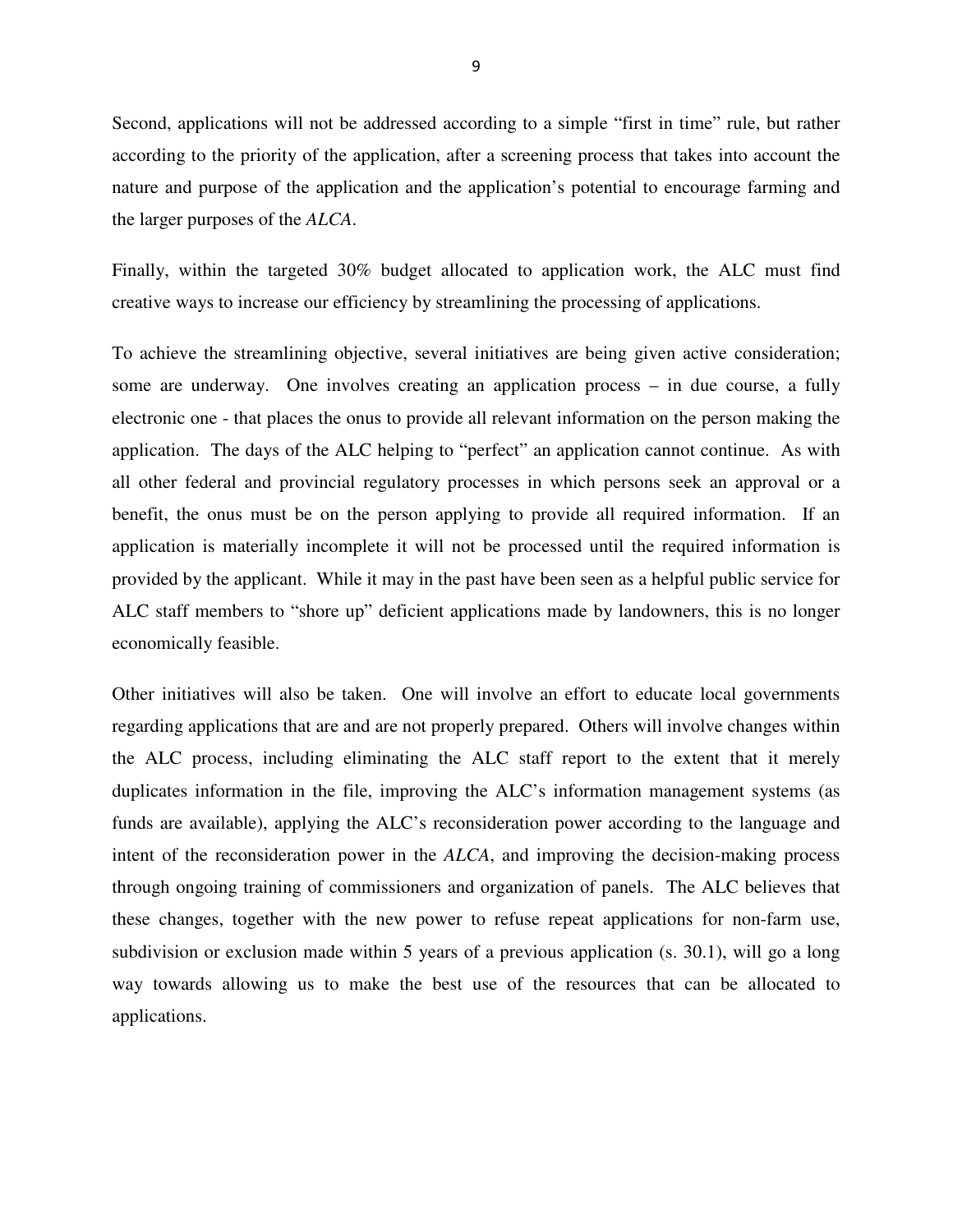**V. TRANSITIONAL PROJECTS SUPPORTING THE ALC'S RE-ESTABLISHED PRIORITIES**

In support of re-establishing the ALC's priorities we have embarked on a number of significant projects using the transitional funding provided by Government which is available to the ALC until March 31, 2013. The ALC has the following transitional projects underway:

- Updating ALR boundary review procedural manual to provide clear and concise guidance regarding the methodology to be employed for reviews and to ensure boundary reviews are conducted in an open and transparent manner;
- Upgrading information technology and information management capabilities of the ALC's Online Application Tracking System (OATS);
- Designing and building a web-based application portal and client self-help kiosk to provide enhanced web services to clients and greater access to information. Establishing the ability to file applications electronically will further reduce the amount of ALC resources devoted to processing applications as the person(s) wishing to file an application will not be able to do so until all information is completed in the form and content acceptable to the ALC. The onus of completing a thorough and well documented application will be placed on the person(s) making the application;
- Populating the ALC database with information from approximately 25,000 applications to provide the ALC and its clients with greater access to information;
- Scanning historical documents from the 25,000 applications to provide the ALC and its clients with greater access to information;
- Digitizing and quality assurance review of historical mapping of the 25,000 applications;
- Digitizing agricultural capability mapping to provide the ALC and its clients with greater access to information. This mapping will also form the technical foundation for ALR boundary reviews; and
- Preparing a compliance and enforcement procedural handbook.